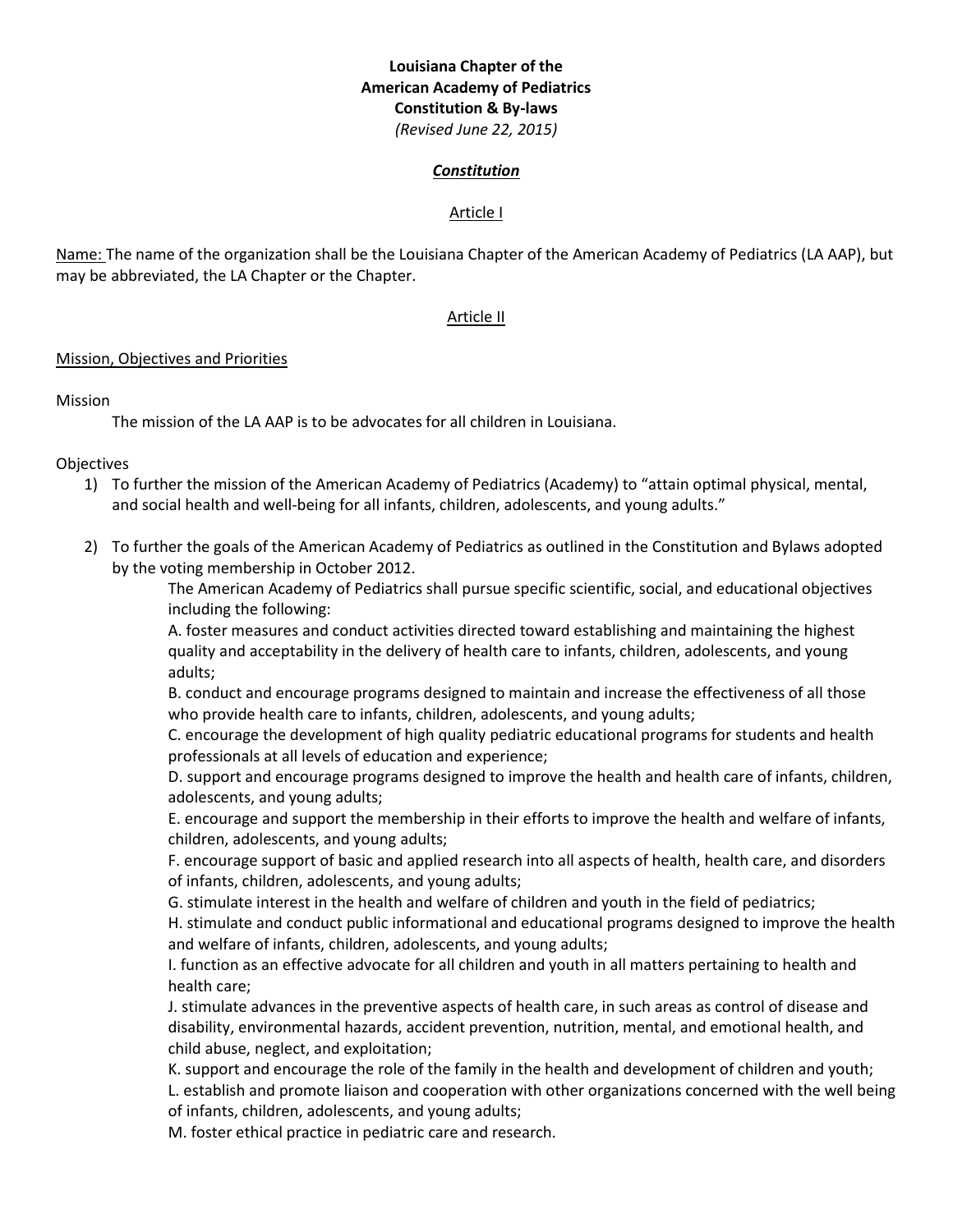3) To cooperate with the all agencies of the State of Louisiana and organizations concerned with the welfare of children as the representative body of the qualified pediatricians and allied specialists of the State of Louisiana.

## Priorities

The priorities of the LA AAP:

- 1) Dedicated to promoting the interests of Louisiana pediatricians in the American Academy of Pediatrics.
- 2) Dedicated to increasing involvement of pediatricians in the legislative arena to positively influence the quality of pediatric practice and the welfare of children in Louisiana.
- 3) Dedicated to increasing pediatricians' knowledge of and participation in legislative and advocacy activities at a local level.
- 4) Dedicated to building coalitions with other organizations working towards improving children's health and wellbeing.

## Article III

## Section I Membership Categories

Membership in the Chapter is open to pediatricians, pediatric dentists, physicians engaged in pediatric specialties, nurses and physician assistants working primarily in the field of pediatrics and medical students interested in pediatrics who reside in Louisiana. Membership may be in the following categories:

(a) Fellows and Specialty Fellows of the AAP residing in the State of Louisiana;

(b) Senior Member. A Senior Member is a member who lives in Louisiana and who has attained the age of 70 OR is 65 or older and no longer derives income from professional activities. They shall be exempt from dues.

(c) Chapter Affiliate Member is any physician who resides in Louisiana who is engaged primarily in pediatric practice, teaching or research and is not already a Fellow of the AAP.

(d) Associate Member is a pediatric dentist who has received a certificate or a degree in the specialty of pediatric dentistry from a program accredited by the Council on Accreditation of the American Dental Association and practices pediatric dentistry in the United States, Puerto Rico or Canada;

(e) Candidate Member is limited to 4 years period post-residency training for pediatricians who are members of the AAP

(f) Post Residency Training Member are AAP members who are in fellowship training

(g) Resident Member are pediatric residents who belong to the AAP

(g) Medical Student Member are medical students in Louisiana

(h) National Affiliate Members of the American Academy of Pediatrics. They are (a) a licensed Physician Assistant who received a certificate from an ARC-PA accredited program, practices in the United States, Puerto Rico, or Canada, and is working in a pediatric setting or at least 50% of professional activities is with infants, children, adolescents, or young adults. A copy of the certificate and one sponsor statement by a FAAP in good standing is required; or b) a pediatric nurse practitioner licensed and certified in the United States, Puerto Rico or Canada, working as a member of a pediatric care or medical home team. A copy of the certificate and one sponsor statement by a FAAP in good standing are required.

# Section II. Rights and Privileges of Members

(a) Fellows and Specialty Fellows have the right to vote and may hold any office of the Chapter

(b) Senior Members may vote, but may not hold office

(c) Chapter Affiliate Members may vote, but may not hold the office of President or Vice President

(d) Candidate Members, Post Residency Training Members, Resident Members may vote, but may not hold office

(e) Medical Student Members may not vote or hold office

(f) National Affiliate Members may not vote or hold office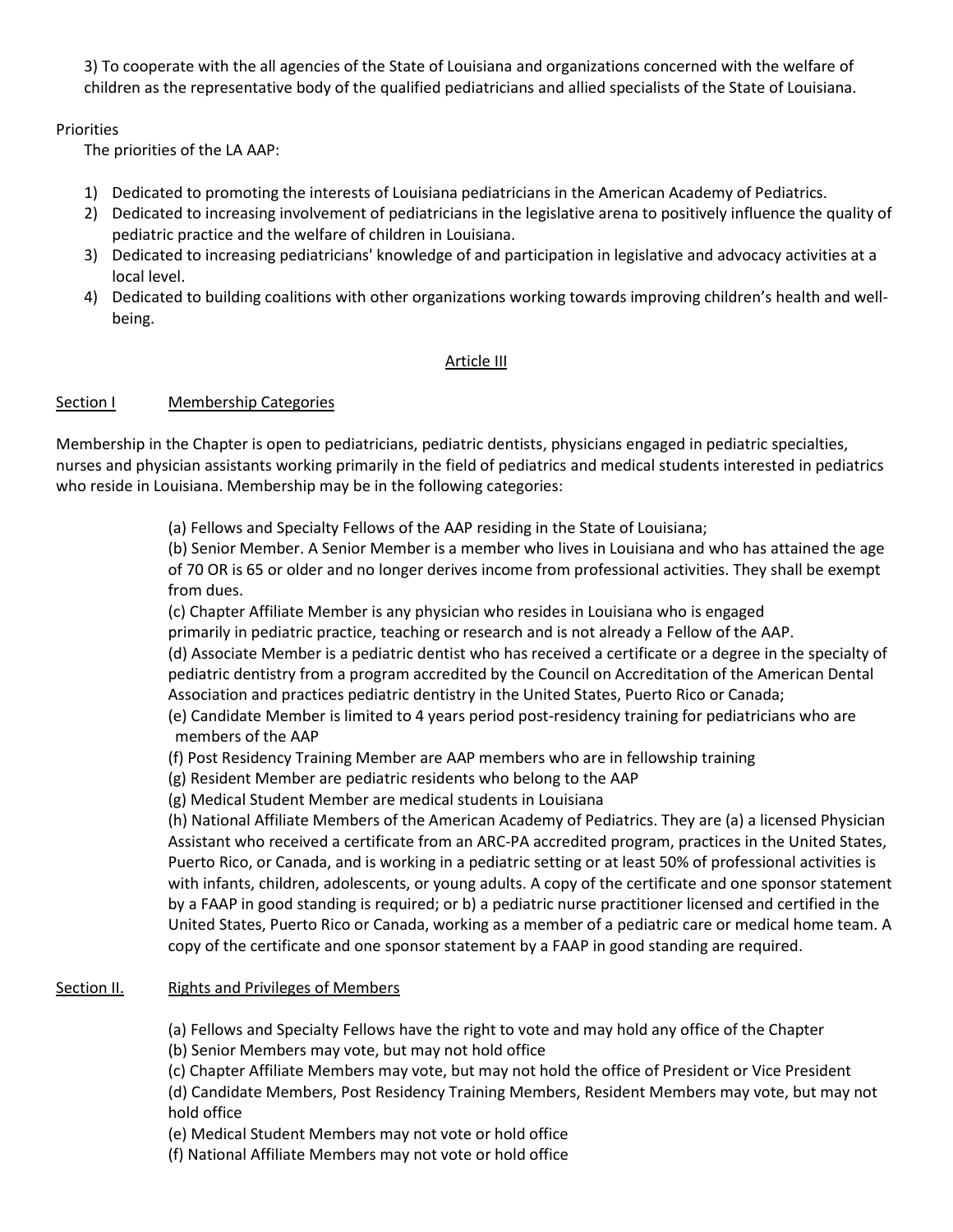## Section III. Forfeiture of Membership

(a) Membership shall lapse after the failure to pay dues for two years. If a member continues to be delinquent for 30 days after notification by the Chapter, he/she shall be suspended until reinstated upon payment of dues.

(b) Any conduct ethically or socially violating the standards of the Chapter shall be brought before the Executive Committee for proper disposition. An accused members shall be notified of the charges by the Secretary in writing and be given ample opportunity for defense against them.

## Article IV

## Amendments

This Constitution and the By-Laws of the Chapter may be amended by a two-thirds vote of ballots cast by voting members of the Chapter, provided that a copy of any such proposed amendment shall have been submitted in advance to the Executive Committee for its consideration. A copy of any proposed amendment, together with the recommendation thereon of the Executive Committee, shall be distributed by the Executive Director to each member at least one month before the annual Chapter meeting. Members will have no less than two weeks to vote on the proposed changes. Any mailings and voting may be accomplished electronically.

## *By-Laws*

## Article I

**Officers** 

- Section I Officers of the Chapter shall be:
	- (1) President (2) Vice President (3) Secretary/Treasurer (4) Early Career Physician (5) The immediate past president

#### Section II President

The President shall succeed from the position of Vice President.

The President shall appoint all committees and liaison representatives subject to the approval of the Executive Committee. He/she shall be a member ex officio of all committees and shall serve a term of two years. He/she shall be eligible for a second term but no more. No officer of the LA Chapter may serve more than four successive years in a position. The President will submit an annual report to the District Chairman prior to the Annual Fall meeting of the American Academy of Pediatrics or as required by the Executive Board of the AAP.

If the President is unable to fulfill the duties of the office, the Vice President shall be appointed Acting President. A successor Vice President for the remaining term and shall be elected in the same manner as specified in Article II, with a modified time schedule if required.

The President shall preside at all meetings of the Chapter's general membership, the Academy's Board of Directors, and the Academy's Executive Committee. In addition, the President shall perform all duties incident to the office of President and such other duties as may be prescribed by the Executive Committee from time to time.

#### Section III Vice President

The Vice President shall serve a term of two years, and shall be eligible for re-election once.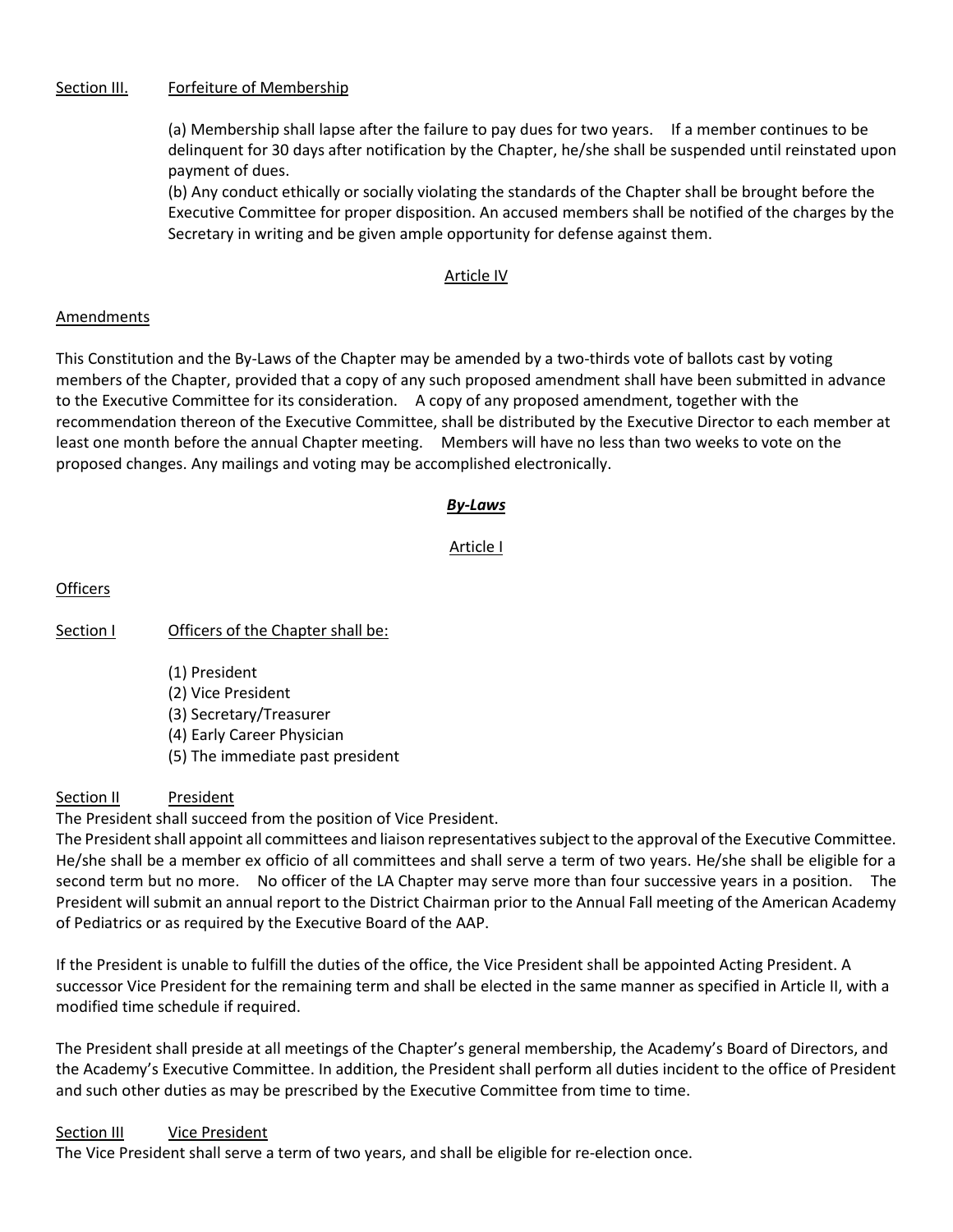If the Vice President is unable to fulfill the duties of the office, a successor shall be elected in the same manner as specified in Article II, with a modified time schedule if required. The President-Elect shall assist the President in performing his/her duties. The Vice President shall also perform such other duties as may be prescribed by the President or the Executive Committee from time to time.

# Section IV Secretary/ Treasurer

The Secretary/Treasurer will perform the usual duties of that office as outlined in the Chapter's Policy and Procedure Manual section on Board Officers and Members At Large. The term of office will be for two years, and he/she shall be eligible for re-election once.

# Section V Early Career Physician

The Early Career Physician shall serve a term of two years and he/she shall be eligible for re-election once. An Early Career member is a physician in their first five years out of residency or fellowship training. The Early Career members must be a physician qualified to practice medicine in the United States or Canada

# Section VI Immediate Past President

The Immediate Past President shall succeed from the position of President and serve a term of two years and shall be eligible for a maximum of two terms. The Immediate Past President shall assist the President and the Vice President in performing their duties and shall perform such other duties as may be prescribed by the Executive Director from time to time.

# Section VII Executive Committee

The Executive Committee of the Chapter will consist of the President, Vice President, Secretary/Treasurer, Early Career Physician, two members elected at-large, and the immediate past president. The two members elected at large shall serve a term of two years and he/she shall be eligible for re-election once. The Executive Director or their designee will serve as staff for the Executive Committee. The Executive Committee will conduct all of the business of the Chapter between meetings, and will plan and be responsible for all Chapter activities in collaboration with Chapter staff.

Section VIII An Executive Director may be employed by the Chapter to work under the direction of and in close cooperation with the Executive Committee. The Executive Director may, upon direction by the Executive Committee, act as spokesperson for the Chapter in whatever form the Executive Committee deems appropriate and necessary. The Executive Committee shall determine the job description and compensation of the Executive Director.

# Section IX Advisory Committee

The Advisory Committee of the Chapter will consist of the following:

The Executive Committee

One liaison representative of the Louisiana State Medical Society (LSMS);

The CATCH facilitator;

The program director or his designee from each of the pediatric residency programs;

The Chief pediatric resident or his designee from each of the pediatric residency programs;

The Chair or his designee of each pediatric academic medical institution;

One representative from the Perinatal Commission;

One representative from PROS;

One representative from a pediatric subspecialty group;

A representative of the Office of Public Health Maternal Child Health Program;

A school health advisor;

One representative for disaster preparedness;

An oral health advocate;

Two representative of the Early Career Physician

Any other Louisiana member who is appointed to a national AAP committee;

The chair of any Ad Hoc committee.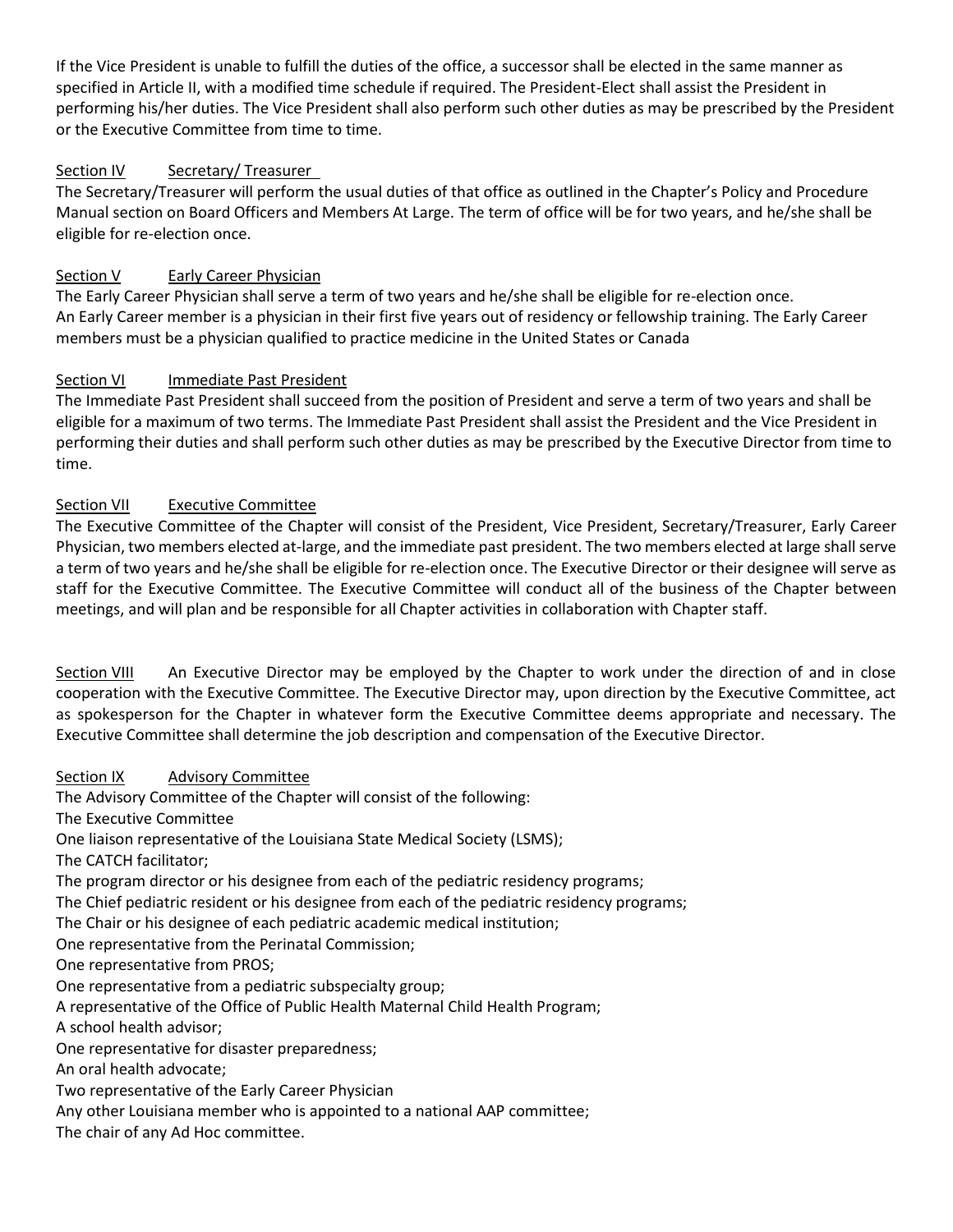The purpose of the Advisory Committee is to work with the Chapter to identify areas for Chapter involvement, help develop the strategic direction of the Chapter and to inform Chapter leadership of issues specific to their area of practice.

Section X Newly elected officers of the Chapter shall assume their duties at the annual meeting.

Section XI In the event that any officer of the Chapter or member of the Executive Committee is unable to serve his/her full term of office, the Executive Committee is empowered to appoint or elect a Fellow to serve out the unexpired term.

## Article II

## Nominating Committee

- Section I The Nominating Committee shall consist of three Fellows appointed by the Chapter President and approved by the Chapter Executive Committee. The term of office shall be for four years and no one may succeed himself. Individuals wishing to serve in this capacity again must be off the committee at least one year before becoming eligible for appointment again. The committee members will name a Chair. If they are unable to come to an agreement, the Chapter President will appoint the Chair.
- Section II Every two years the Nominating Committee will prepare a slate of one or more candidates for all offices that will be vacant the following year. This will be done prior to July 1st.
- Section III The list of candidates will be distributed to the members of the Chapter by the Executive Director no later than July 1st. Members will be given 15 days to submit additional candidates. Additional candidates may be nominated when properly endorsed by five or more members. At the conclusion of the 15 days, the nomination period will be considered closed.
- Section IV The Executive Director will distribute ballots with qualified candidates to Members within one week of the close of nominations. Ballots will be considered valid when returned within 15 days of this mailing. Any mailings and voting may be accomplished electronically.
- Section V If there are more than two candidates for any vacancy, the candidate receiving a plurality of the votes will be elected.

#### Article III

#### **Meetings**

- Section I The annual meeting of the Chapter shall be held at a time and place designated by the Executive Committee.
- Section II Other meetings may be held at the call of the Chapter President, the Executive Committee, or by written request signed by ten Fellows.
- Section III Notice of the time and place of all open meetings shall be sent to the entire membership at least three weeks in advance thereof by the Secretary/ Treasurer or Chapter staff.
- Section IV A quorum shall consist of the majority of the Executive Committee